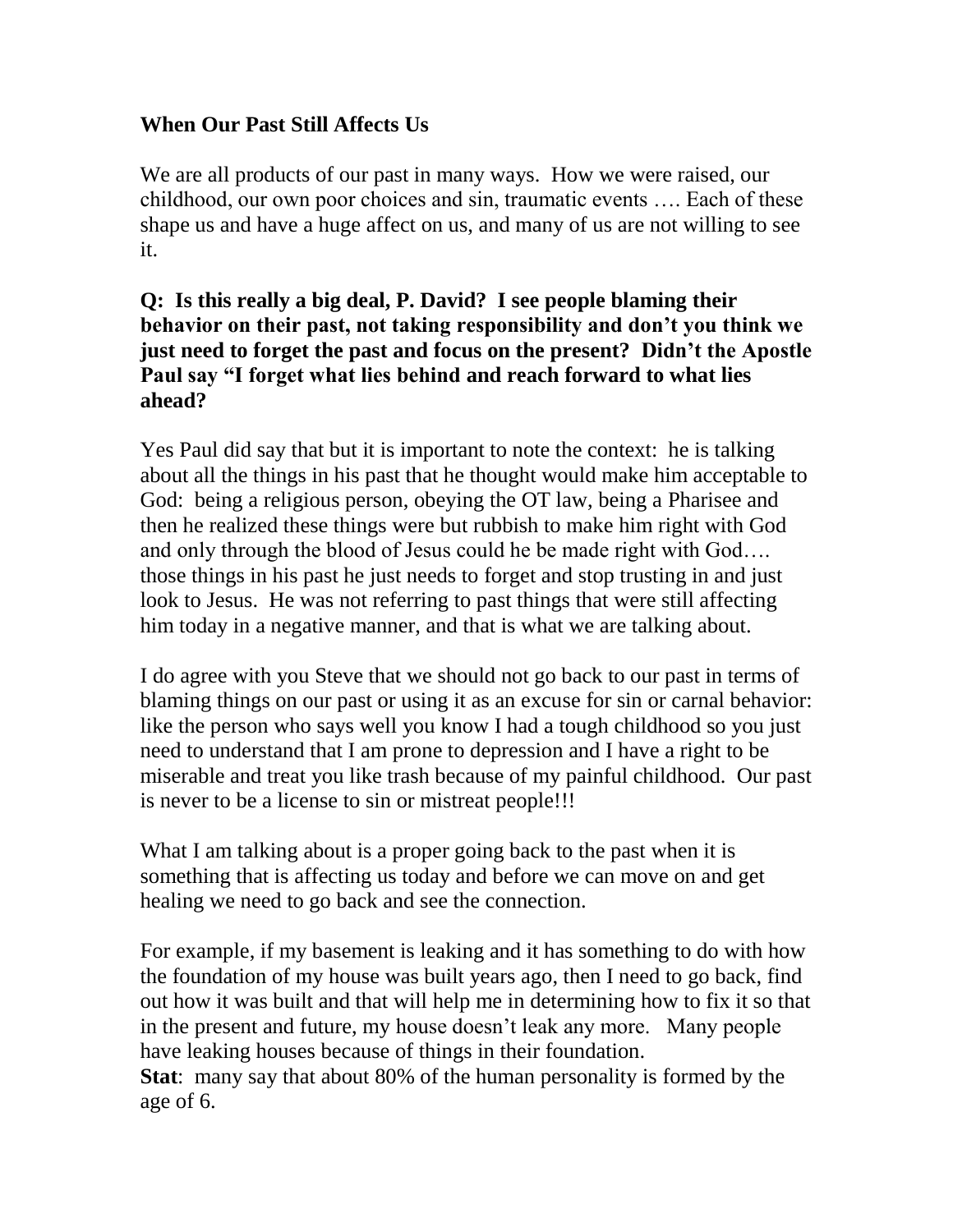#### **Q: what are the most common areas in which someone's past affects them now?**

1. How they were raised: everything about their home life as a child: view of marriage, go to church or not? Roles in marriage, expectations for marriage, siblings, how money was handled, how holidays were celebrated…..

The way we are raised forms our norms and expectations: what we view as normal and what we expect as adults: couple gets married and expects that the husband will take out the trash, but his mom took out the trash when he grew up.

- 2. Traumatic events: I know a woman who lost her parents in a car accident as a child and she had a huge fear of traveling – still does. House burned down during the night: trouble sleeping.
- 3. Abuse: anyone abused emotionally, verbally, sexually or physically will be deeply affected in their life now unless there has been counseling and healing. Those verbally abused often have a very low view of self.
- 4. Your own sin or mistakes: sexually active as a teen to keep the boy from breaking up can significantly shape that person's view of relationships and even sexuality.
- 5. One more thing worth mentioning: the earlier we experience difficult or painful or traumatic events the more we are not able to properly handle or interpret them. As children we are obviously very immature and more prone to misinterpret, see abnormal as normal, and just not have the resources to properly deal with it and thus we form our view of life from these and that can really skew things.

(James Dobson says that those who develop multiple personalities are because they experience something so painful that they don't have a category to place it in and thus form another altar personality so as to deal with it without going crazy.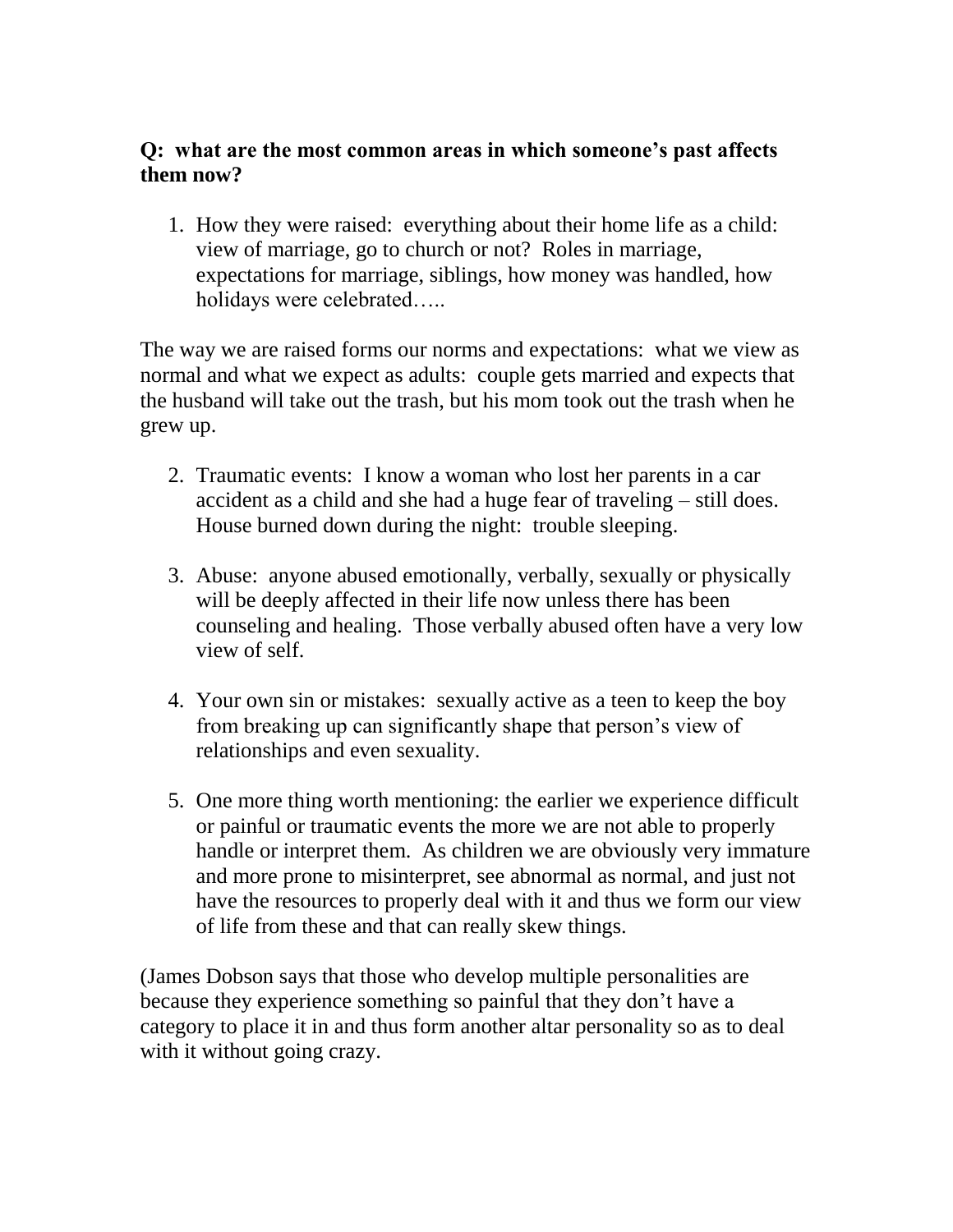## **Q: Can you give us an example of someone you have helped where their past still affected them?**

Yes. One of the most common is those who really struggle with trusting God or accepting that God loves them. When I ask about their past and especially their relationship with their father or other authority figures in their life, it is not uncommon to find a very distant father, non affectionate, performance oriented and then I begin to ask their view of God and it is of a distant, non loving, rules oriented, performance based God. So then I help them work through the past, see the way that has affected their view of God, and then re-orient their view of God based on Scripture ….

Another example would be a woman I counseled who really struggled with depression …. We traced the cause to a divorce where she was deeply hurt and was still plagued by bitterness. Depression has been defined as frozen rage. Now this is not always the case but with her it was…. As she learned to forgive the depression was lifted.

Many who have been abused will have a real hard time trusting people or getting close to people. They keep up a wall of protection.

Here is another one that I hesitate sharing but it is common and may speak to many of our listeners: now this is not always the case but I have found that many obese women have been sexually abused or raped and they purposefully gain weight so that they will not be attractive to a man and thus protect themselves from further sexual abuse.

# **Q: How do you know if you have issues from your past that still affect you?**

Often this comes out when you are getting counseling from someone who is knowledgable in this. I would say this: if you are struggling with something on a regular basis, like: low self image, depression, some kind of addiction: sexual, alcohol, drugs, eating disorder, shopping addiction….. emotional issues, ongoing relational breakdowns …. These kinds of things: then it is at least worth asking "What might be the root to this? I want to get to the root and not just deal with this at the surface. I don't want any more bandaids. I may need surgery." And if surgery is needed, then at least considering how our past affects us is worth exploring. Surgery is never fun but if done right will bring about good and healthy results!!!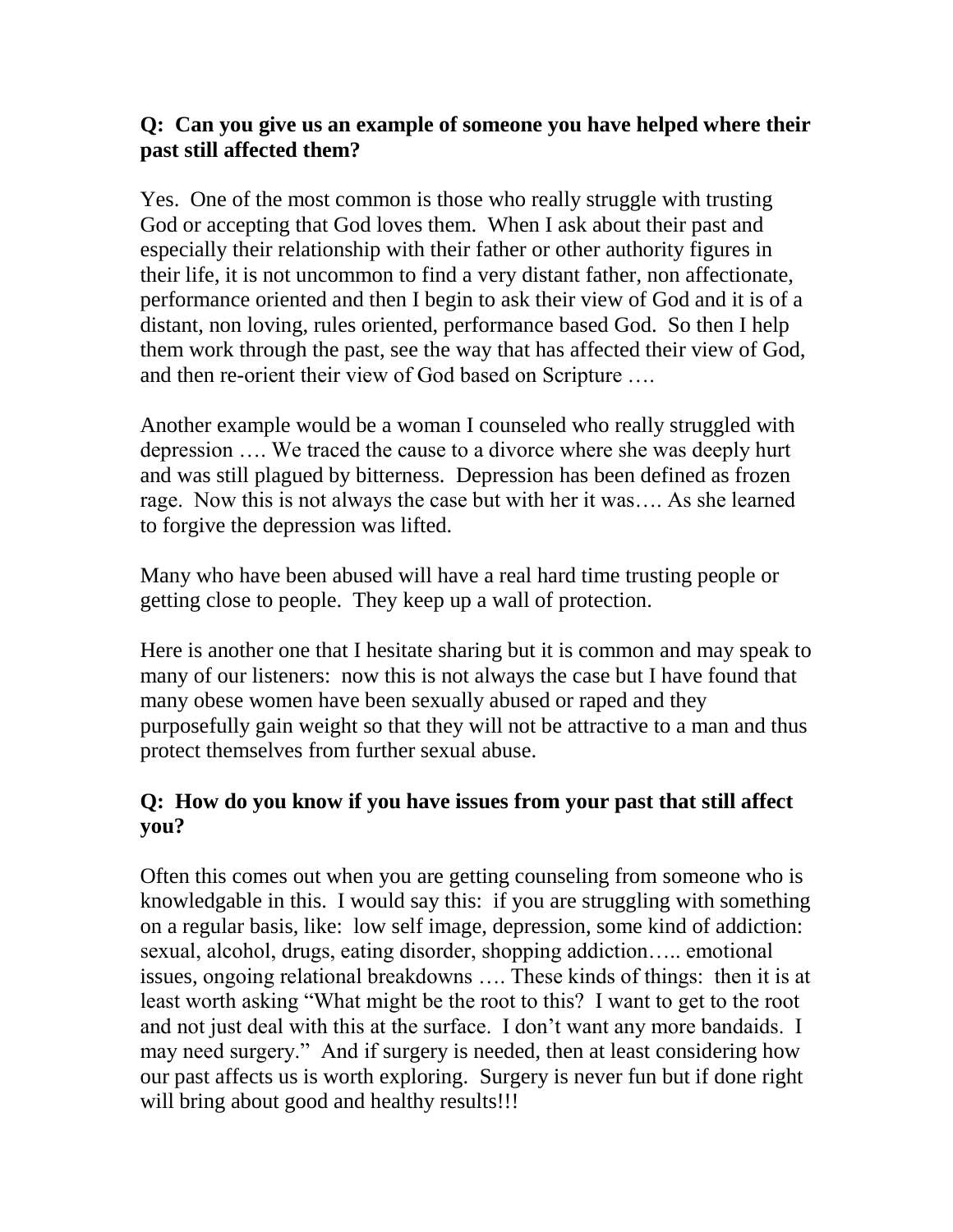### **Q: You mentioned relational breakdowns, with over 50% of marriages ending in divorce, is divorce an thing that can really affect your future?**

Absolutely. This is huge, Steve. You cannot go through the pain of a divorce and not be significantly affected. The fact that  $2<sup>nd</sup>$  marriages have a higher rate of failure shows that most people just repeat the same things in their  $2^{nd}$  or  $3^{rd}$  marriage. Now I know of many that truly learned from the past, got healing, and are in wonderful  $2<sup>nd</sup>$  marriages. I know of many that have come to Christ through the divorce. Sometimes the rejection of another human drives us to the acceptance and love we can have from God.

## **Q: Can a relationship with God really help in this area and if so, how?**

Yes:

- 1. Forgiveness for sin
- 2. Help in trouble
- 3. Supernatural insight into the connection with the past
- 4. Healing for anything: emotional, relational, physical….
- 5. Use it to make us more like Jesus and know God better
- 6. Use us to help others: wounded healers

One of the most wonderful things about Christianity and a relationship with Jesus is that there is nothing in our past that God is unwilling to forgive and heal us of. God is the master at taking the sin and hurt and negatives of the past and forgiving and healing and even using it for good.

# **Q: What scriptures would offer in this area?**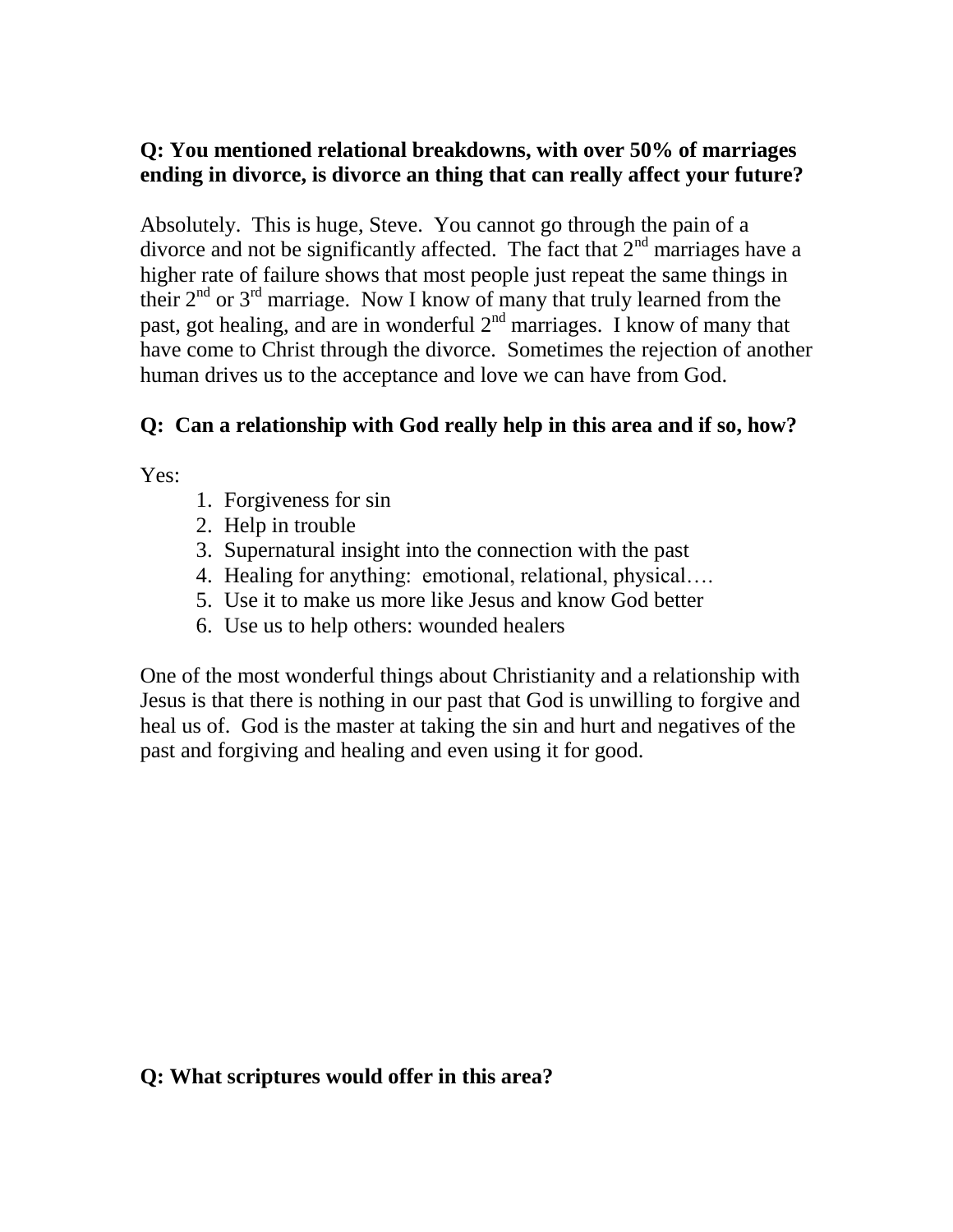Joel 2:25-26

25 And I will restore to you the years that the locust hath eaten, the cankerworm, and the caterpiller, and the palmerworm, my great army which I sent among you.

26 And ye shall eat in plenty, and be satisfied, and praise the name of the LORD your God, that hath dealt wondrously with you: and my people shall never be ashamed. KJV

Romans 8:28

Gen. 50:20 (Joseph: what man meant for evil, God meant for good)

2 Cor. 1 comforts us that we may comfort others... Last week: Diane's story

God redeemed the Apostle Paul's past and used him to reach many because of his past, as horrible as some of it was: killed Christians

Psalms God is a very present help in time of need.

Ps. 139 He knows it all! Nothing is hidden from Him. He wants to uncover things to heal them and not to bring misery.

#### **Q: What is the process of healing?**